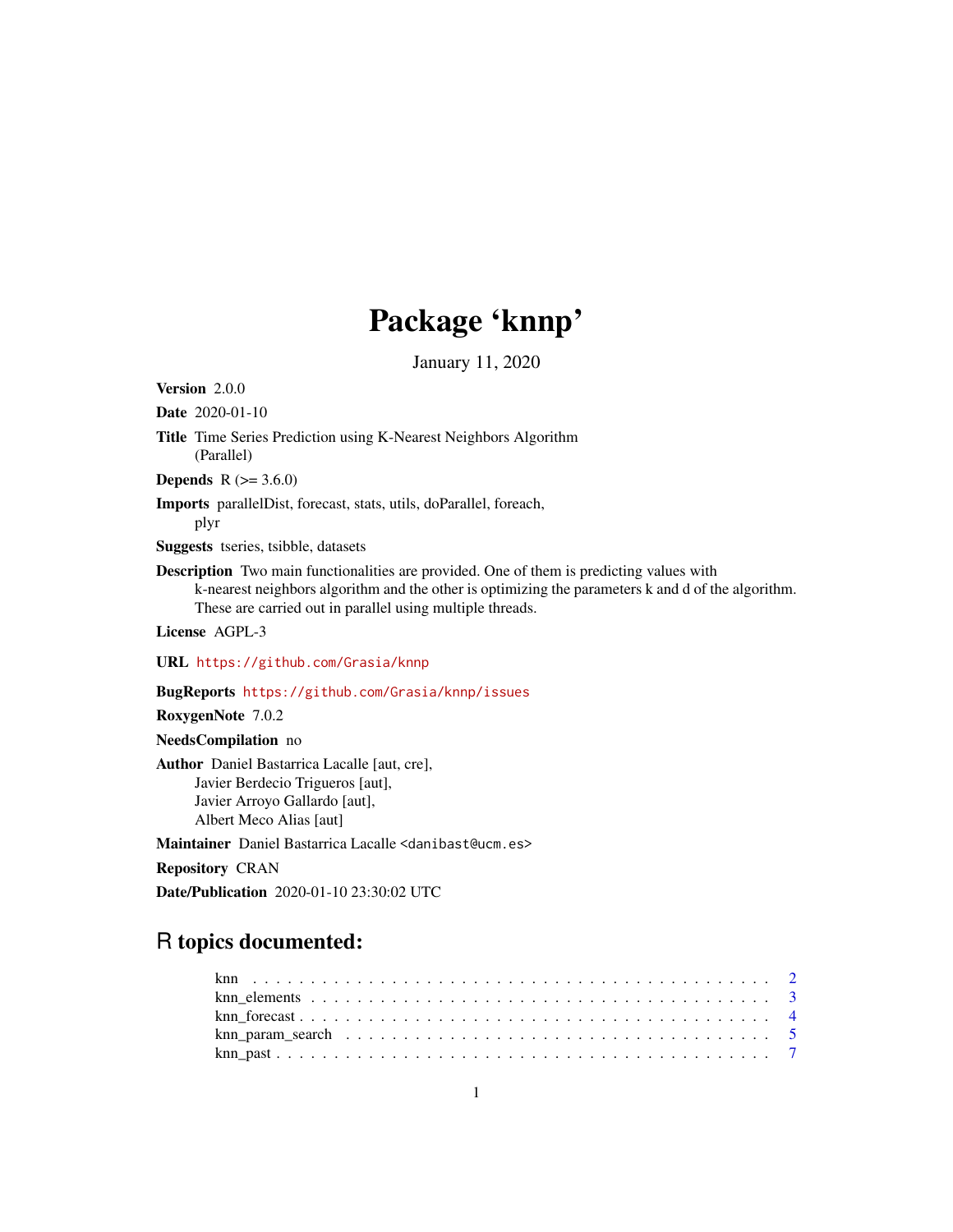#### <span id="page-1-0"></span>**Index** [9](#page-8-0)

knn *Generic function to make a prediction for a time series. If a knn model is provided as the first argument, knn\_forecast will be directly called. If single values are provided as k and d as no parameter search can be perfomed, knn\_forecast will be called automatically. If no values are provided for k and/or d, values 1 to 50 will be used by default.*

## Description

Generic function to make a prediction for a time series. If a knn model is provided as the first argument, knn\_forecast will be directly called. If single values are provided as k and d as no parameter search can be perfomed, knn\_forecast will be called automatically. If no values are provided for k and/or d, values 1 to 50 will be used by default.

#### Usage

```
knn(
  y,
  k = 1:50,
  d = 1:50,
  initial = NULL,
  distance = "euclidean",
  error_measure = "MAE",
  weight = "proportional",
  v = 1,
  threads = 1)
```

| У        | A time series or a trained kNN model generated by the knn param search func-<br>tion. In case that a model is provided the knn_forecast function will be automat-<br>ically called.                                                                                                                                                                                                                                                                                                                                                                                      |
|----------|--------------------------------------------------------------------------------------------------------------------------------------------------------------------------------------------------------------------------------------------------------------------------------------------------------------------------------------------------------------------------------------------------------------------------------------------------------------------------------------------------------------------------------------------------------------------------|
| k        | Values of k's to be analyzed or chosen k for knn forecasting. Default value is 1<br>to $50$ .                                                                                                                                                                                                                                                                                                                                                                                                                                                                            |
| d        | Values of d's to be analyzed or chosen d for knn forecasting. Default value is 1<br>to $50$ .                                                                                                                                                                                                                                                                                                                                                                                                                                                                            |
| initial  | Variable that determines the limit of the known past for the first instant predicted.                                                                                                                                                                                                                                                                                                                                                                                                                                                                                    |
| distance | Type of metric to evaluate the distance between points. Many metrics are sup-<br>ported: euclidean, manhattan, dynamic time warping, camberra and others. For<br>more information about the supported metrics check the values that 'method'<br>argument of function parDist (from parallelDist package) can take as this is<br>the function used to calculate the distances. Link to package info: https://cran.r-<br>project.org/web/packages/parallelDist Some of the values that this argument can<br>take are "euclidean", "manhattan", "dtw", "camberra", "chord". |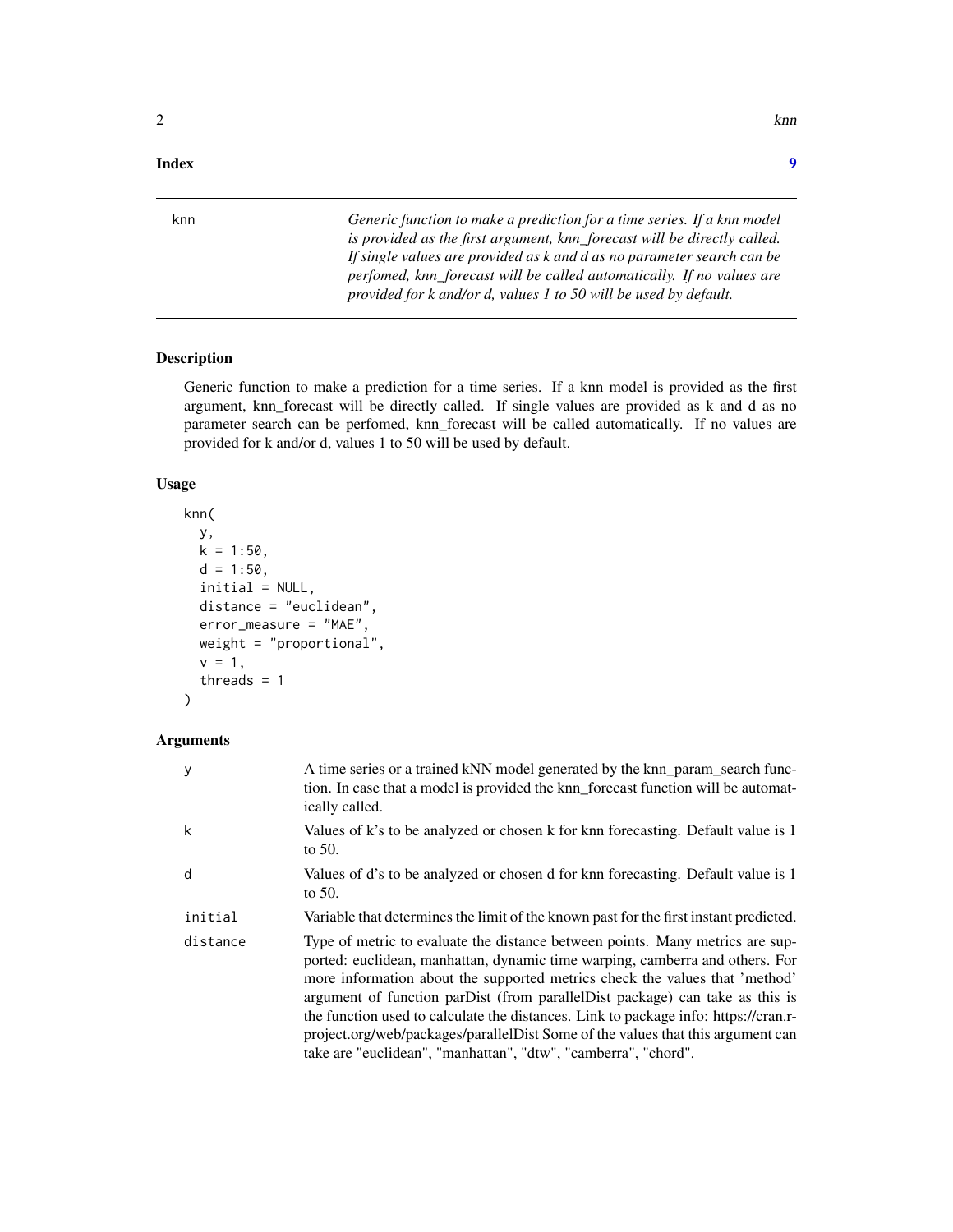## <span id="page-2-0"></span>knn\_elements 3

| error_measure | Type of metric to evaluate the prediction error. Five metrics supported:                                                                                                                  |
|---------------|-------------------------------------------------------------------------------------------------------------------------------------------------------------------------------------------|
|               | <b>ME</b> Mean Error                                                                                                                                                                      |
|               | <b>RMSE</b> Root Mean Squared Error                                                                                                                                                       |
|               | <b>MAE</b> Mean Absolute Error                                                                                                                                                            |
|               | <b>MPE</b> Mean Percentage Error                                                                                                                                                          |
|               | <b>MAPE</b> Mean Absolute Percentage Error                                                                                                                                                |
| weight        | Type of weight to be used at the time of calculating the predicted value with a<br>weighted mean. Three supported: proportional, average, linear.                                         |
|               | <b>proportional</b> the weight assigned to each neighbor is inversely proportional to<br>its distance                                                                                     |
|               | average all neighbors are assigned with the same weight                                                                                                                                   |
|               | <b>linear</b> nearest neighbor is assigned with weight k, second closest neighbor with<br>weight k-1, and so on until the least nearest neighbor which is assigned with<br>a weight of 1. |
| $\mathsf{v}$  | Variable to be predicted if given multivariate time series.                                                                                                                               |
| threads       | Number of threads to be used when parallelizing, default is 1                                                                                                                             |

## Value

A matrix of errors, optimal k and d. All tested ks and ks and all the used metrics.

## Examples

knn(AirPassengers, 1:5, 1:3) knn(LakeHuron, 1:10, 1:6)

| knn elements | Creates a matrix to be used for calculating distances. The most recent  |
|--------------|-------------------------------------------------------------------------|
|              | 'element' is put in the first row of the matrix, the second most recent |
|              | 'element' in the second row and so on. Therefore, the oldest 'element'  |
|              | <i>is put in the last row.</i>                                          |

## Description

Creates a matrix to be used for calculating distances. The most recent 'element' is put in the first row of the matrix, the second most recent 'element' in the second row and so on. Therefore, the oldest 'element' is put in the last row.

## Usage

knn\_elements(y, d)

| y | A matrix.                         |
|---|-----------------------------------|
| d | Length of each of the 'elements'. |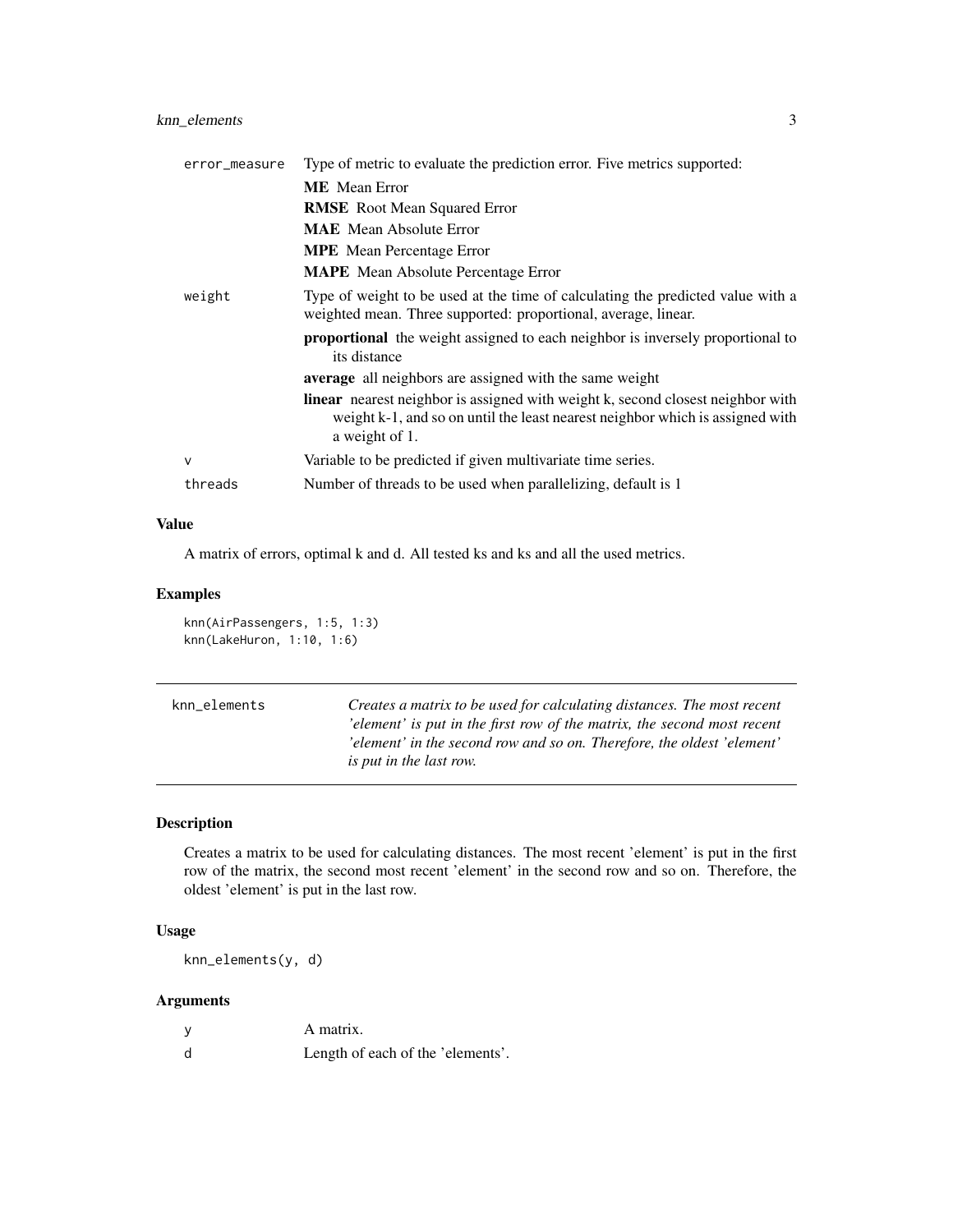## <span id="page-3-0"></span>Value

A matrix to be used for calculating distances.

| knn forecast | Predicts next value of the time series using k-nearest neighbors algo- |
|--------------|------------------------------------------------------------------------|
|              | rithm.                                                                 |

## Description

Predicts next value of the time series using k-nearest neighbors algorithm.

## Usage

```
knn_forecast(
  y,
  k,
  d,
  distance = "euclidean",
 weight = "proportional",
  v = 1,
  threads = 1,
  h = 1\mathcal{L}
```

| У        | A time series or a trained kNN model generated by the knn_param_search_function.<br>In case that a model is provided the rest of parameters will be ignored and all of<br>them will be taken from the model.                                                                                                                                                                                                                                                                                                                                                             |
|----------|--------------------------------------------------------------------------------------------------------------------------------------------------------------------------------------------------------------------------------------------------------------------------------------------------------------------------------------------------------------------------------------------------------------------------------------------------------------------------------------------------------------------------------------------------------------------------|
| k        | Number of neighbors.                                                                                                                                                                                                                                                                                                                                                                                                                                                                                                                                                     |
| d        | Length of each of the 'elements'.                                                                                                                                                                                                                                                                                                                                                                                                                                                                                                                                        |
| distance | Type of metric to evaluate the distance between points. Many metrics are sup-<br>ported: euclidean, manhattan, dynamic time warping, camberra and others. For<br>more information about the supported metrics check the values that 'method'<br>argument of function parDist (from parallelDist package) can take as this is<br>the function used to calculate the distances. Link to package info: https://cran.r-<br>project.org/web/packages/parallelDist Some of the values that this argument can<br>take are "euclidean", "manhattan", "dtw", "camberra", "chord". |
| weight   | Type of weight to be used at the time of calculating the predicted value with a<br>weighted mean. Three supported: proportional, average, linear.                                                                                                                                                                                                                                                                                                                                                                                                                        |
|          | <b>proportional</b> the weight assigned to each neighbor is inversely proportional to<br>its distance                                                                                                                                                                                                                                                                                                                                                                                                                                                                    |
|          | average all neighbors are assigned with the same weight                                                                                                                                                                                                                                                                                                                                                                                                                                                                                                                  |
|          | <b>linear</b> nearest neighbor is assigned with weight k, second closest neighbor with<br>weight k-1, and so on until the least nearest neighbor which is assigned with<br>a weight of 1.                                                                                                                                                                                                                                                                                                                                                                                |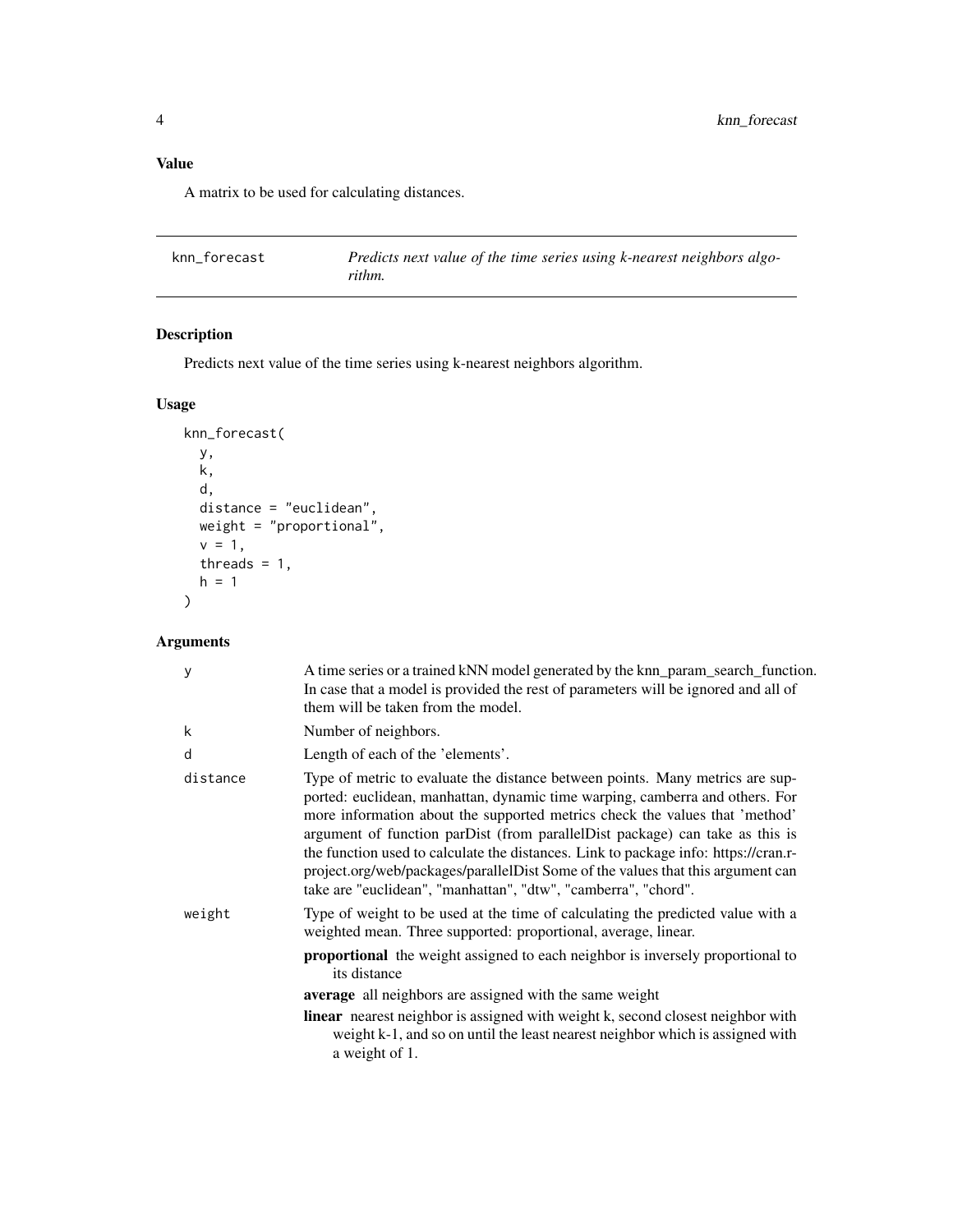<span id="page-4-0"></span>

| v       | Variable to be predicted if given multivariate time series.                                                                                        |
|---------|----------------------------------------------------------------------------------------------------------------------------------------------------|
| threads | Number of threads to be used when parallelizing, default is 1                                                                                      |
| h.      | Temporal horizon of the prediction (only value 1 is implemented). This param-<br>eter is present only for compatibility with the forecast package. |

## Value

The predicted value.

#### Examples

```
knn_forecast(AirPassengers, 5, 2)
knn_forecast(LakeHuron, 3, 6)
```

```
knn_param_search Searches for the optimal values of k and d for a given time series.
                            First, values corresponding to instants from initial + 1 to the last one
                           are predicted. The first value predicted, which corresponds to instant
                            initial + 1, is calculated using instants from 1 to instant initial; the
                            second value predicted, which corresponds to instant initial + 2, is
                           predicted using instants from 1 to instant initial + 1; and so on until
                           last value, which corresponds to instant n (length of the given time
                            series), is predicted using instants from 1 to instant n - 1. Finally, the
                            error is evaluated between the predicted values and the real values of
                            the series. This version of the optimization function uses a parallelized
                            distances calculation function, and the computation of the predicted
                            values is done parallelizing by the number of d's.
```
#### Description

Searches for the optimal values of k and d for a given time series. First, values corresponding to instants from initial  $+1$  to the last one are predicted. The first value predicted, which corresponds to instant initial + 1, is calculated using instants from 1 to instant initial; the second value predicted, which corresponds to instant initial  $+ 2$ , is predicted using instants from 1 to instant initial  $+ 1$ ; and so on until last value, which corresponds to instant n (length of the given time series), is predicted using instants from 1 to instant n - 1. Finally, the error is evaluated between the predicted values and the real values of the series. This version of the optimization function uses a parallelized distances calculation function, and the computation of the predicted values is done parallelizing by the number of d's.

## Usage

```
knn_param_search(
 y,
 k,
  d,
  initial = NULL,
```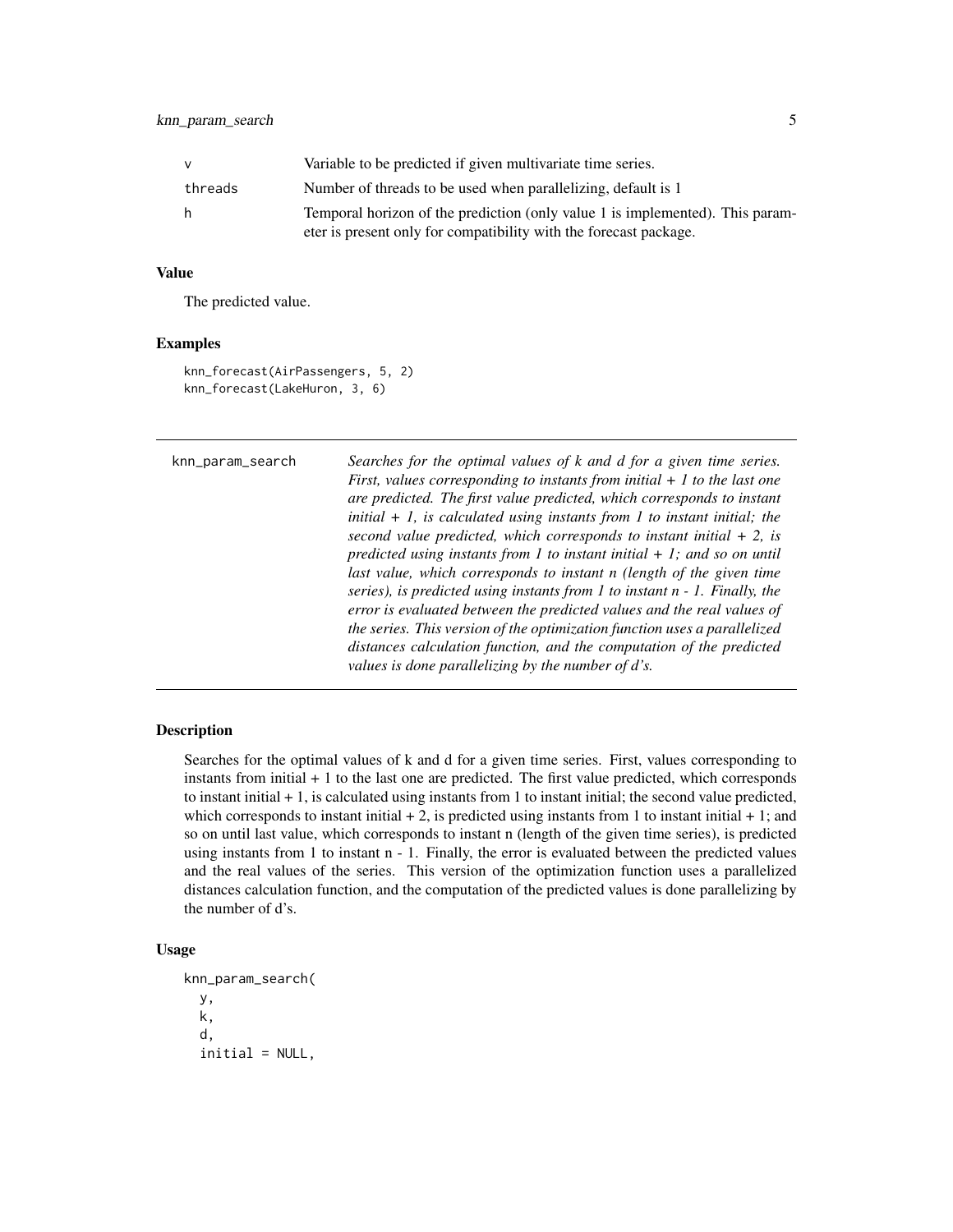```
distance = "euclidean",
 error_measure = "MAE",
 weight = "proportional",
 v = 1,
  threads = 1)
```
## Arguments

| у             | A time series.                                                                                                                                                                                                                                                                                                                                                                                                                                                                                                                                                             |
|---------------|----------------------------------------------------------------------------------------------------------------------------------------------------------------------------------------------------------------------------------------------------------------------------------------------------------------------------------------------------------------------------------------------------------------------------------------------------------------------------------------------------------------------------------------------------------------------------|
| k             | Values of k's to be analyzed.                                                                                                                                                                                                                                                                                                                                                                                                                                                                                                                                              |
| d             | Values of d's to be analyzed.                                                                                                                                                                                                                                                                                                                                                                                                                                                                                                                                              |
| initial       | Variable that determines the limit of the known past for the first instant predicted.                                                                                                                                                                                                                                                                                                                                                                                                                                                                                      |
| distance      | Type of metric to evaluate the distance between points. Many metrics are sup-<br>ported: euclidean, manhattan, dynamic time warping, camberra and others. For<br>more information about supported metrics check the values that 'method' ar-<br>gument of function parDist (from parallelDist package) can take as this is the<br>function used to calculate the distances. Link to the package info: https://cran.r-<br>project.org/web/packages/parallelDist Some of the values that this argument can<br>take are "euclidean", "manhattan", "dtw", "camberra", "chord". |
| error_measure | Type of metric to evaluate the prediction error. Five metrics supported:                                                                                                                                                                                                                                                                                                                                                                                                                                                                                                   |
|               | <b>ME</b> Mean Error                                                                                                                                                                                                                                                                                                                                                                                                                                                                                                                                                       |
|               | <b>RMSE</b> Root Mean Squared Error                                                                                                                                                                                                                                                                                                                                                                                                                                                                                                                                        |
|               | <b>MAE</b> Mean Absolute Error                                                                                                                                                                                                                                                                                                                                                                                                                                                                                                                                             |
|               | <b>MPE</b> Mean Percentage Error                                                                                                                                                                                                                                                                                                                                                                                                                                                                                                                                           |
|               | <b>MAPE</b> Mean Absolute Percentage Error                                                                                                                                                                                                                                                                                                                                                                                                                                                                                                                                 |
| weight        | Type of weight to be used at the time of calculating the predicted value with a<br>weighted mean. Three supported: proportional, average, linear.                                                                                                                                                                                                                                                                                                                                                                                                                          |
|               | <b>proportional</b> the weight assigned to each neighbor is inversely proportional to<br>its distance                                                                                                                                                                                                                                                                                                                                                                                                                                                                      |
|               | average all neighbors are assigned with the same weight                                                                                                                                                                                                                                                                                                                                                                                                                                                                                                                    |
|               | linear nearest neighbor is assigned with weight k, second closest neighbor with<br>weight k-1, and so on until the least nearest neighbor which is assigned with<br>a weight of 1.                                                                                                                                                                                                                                                                                                                                                                                         |
| $\vee$        | Variable to be predicted if given multivariate time series.                                                                                                                                                                                                                                                                                                                                                                                                                                                                                                                |
| threads       | Number of threads to be used when parallelizing, default is 1                                                                                                                                                                                                                                                                                                                                                                                                                                                                                                              |

## Value

A matrix of errors, optimal k and d. All tested ks and ks and all the used metrics.

## Examples

```
knn_param_search(AirPassengers, 1:5, 1:3)
knn_param_search(LakeHuron, 1:10, 1:6)
```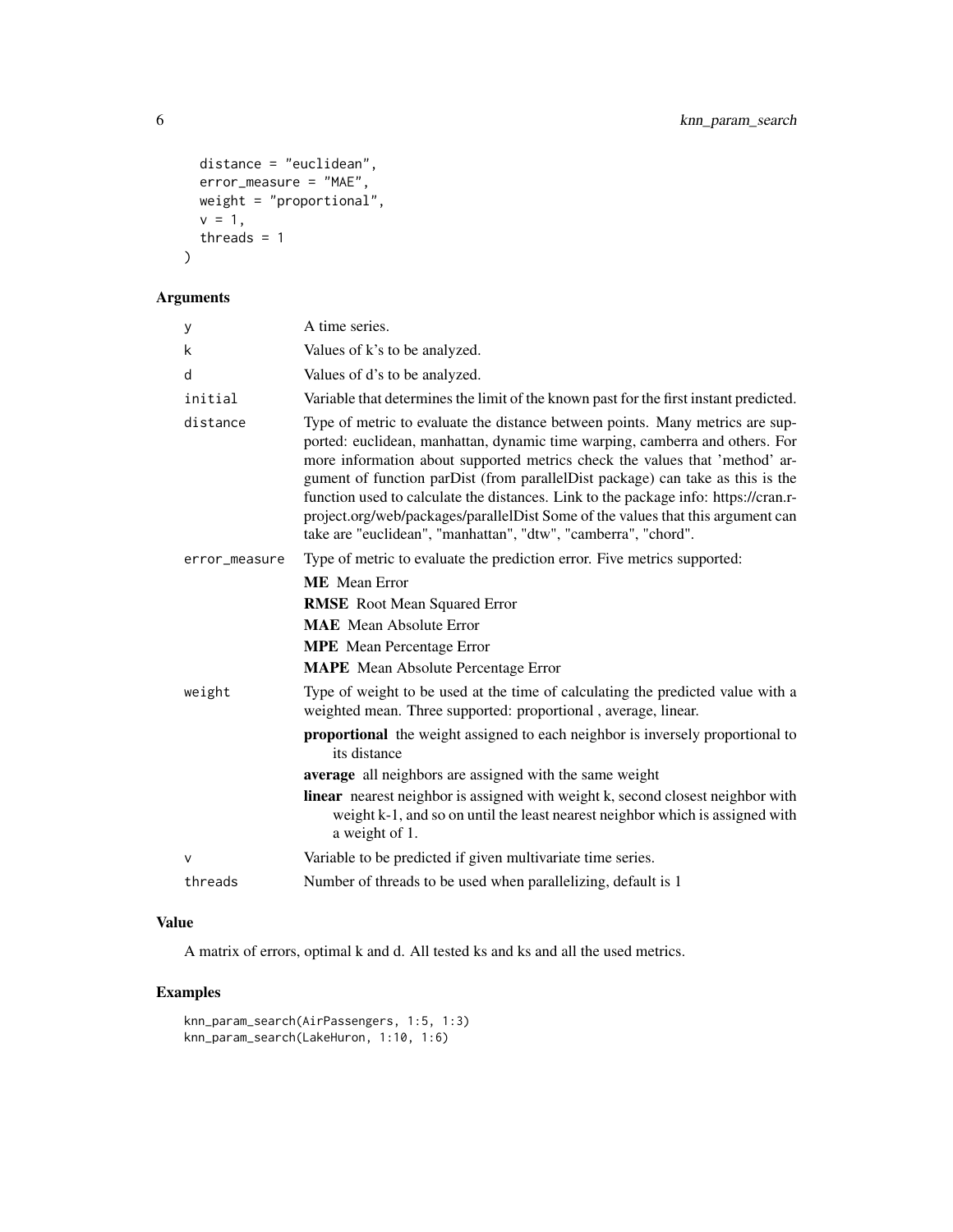<span id="page-6-0"></span>

| knn_past | Predicts values of the time series using k-nearest neighbors algorithm.<br>Values corresponding to instants from initial $+1$ to the last one are<br>predicted. The first value predicted, which corresponds to instant ini-<br>$tial + 1$ , is calculated using instants from 1 to instant initial; the sec-<br>ond value predicted, which corresponds to instant initial $+ 2$ , is pre- |
|----------|--------------------------------------------------------------------------------------------------------------------------------------------------------------------------------------------------------------------------------------------------------------------------------------------------------------------------------------------------------------------------------------------|
|          | dicted using instants from 1 to instant initial $+1$ ; and so on until the<br>last value, which corresponds to instant n (length of the time series),<br>is predicted using instants from $1$ to instant $n - 1$ .                                                                                                                                                                         |

#### Description

Predicts values of the time series using k-nearest neighbors algorithm. Values corresponding to instants from initial  $+1$  to the last one are predicted. The first value predicted, which corresponds to instant initial + 1, is calculated using instants from 1 to instant initial; the second value predicted, which corresponds to instant initial  $+ 2$ , is predicted using instants from 1 to instant initial  $+ 1$ ; and so on until the last value, which corresponds to instant n (length of the time series), is predicted using instants from 1 to instant n - 1.

## Usage

```
knn_past(
  y,
  k,
 d,
  initial = NULL,
  distance = "euclidean",
 weight = "proportional",
  v = 1,
  threads = 1\mathcal{L}
```

| у        | A time series or a trained kNN model generated by the knn_param_search_function.<br>In case that a model is provided the rest of parameters will be ignored and all of<br>them will be taken from the model.                                                                                                                                                                                                                                                                                                                                                                |
|----------|-----------------------------------------------------------------------------------------------------------------------------------------------------------------------------------------------------------------------------------------------------------------------------------------------------------------------------------------------------------------------------------------------------------------------------------------------------------------------------------------------------------------------------------------------------------------------------|
| k        | Number of neighbors.                                                                                                                                                                                                                                                                                                                                                                                                                                                                                                                                                        |
| d        | Length of each of the 'elements'.                                                                                                                                                                                                                                                                                                                                                                                                                                                                                                                                           |
| initial  | Variable that determines the limit of the known past for the first instant predicted.                                                                                                                                                                                                                                                                                                                                                                                                                                                                                       |
| distance | Type of metric to evaluate the distance between points. Many metrics are sup-<br>ported: euclidean, manhattan, dynamic time warping, camberra and others. For<br>more information about supported metrics check the values that 'method' ar-<br>gument of function parDist (from parallel Dist package) can take as this is the<br>function used to calculate the distances. Link to the package info: https://cran.r-<br>project.org/web/packages/parallelDist Some of the values that this argument can<br>take are "euclidean", "manhattan", "dtw", "camberra", "chord". |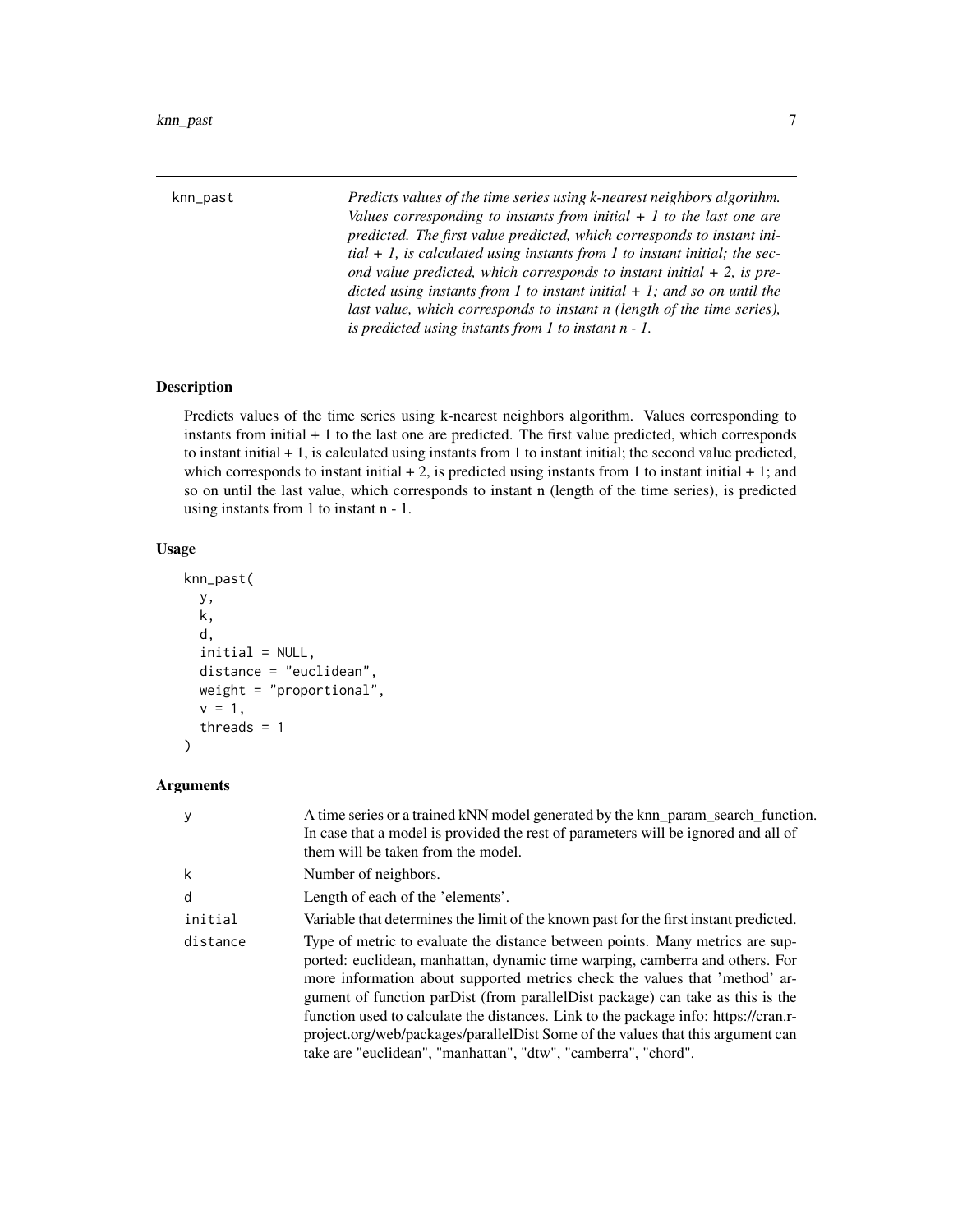| weight  | Type of weight to be used at the time of calculating the predicted value with a<br>weighted mean. Three supported: proportional, average, linear.                                         |
|---------|-------------------------------------------------------------------------------------------------------------------------------------------------------------------------------------------|
|         | <b>proportional</b> the weight assigned to each neighbor is inversely proportional to<br>its distance                                                                                     |
|         | <b>average</b> all neighbors are assigned with the same weight                                                                                                                            |
|         | <b>linear</b> nearest neighbor is assigned with weight k, second closest neighbor with<br>weight k-1, and so on until the least nearest neighbor which is assigned with<br>a weight of 1. |
| v       | Variable to be predicted if given multivariate time series.                                                                                                                               |
| threads | Number of threads to be used when parallelizing, default is 1                                                                                                                             |
|         |                                                                                                                                                                                           |

## Value

The predicted value.

## Examples

```
knn_past(AirPassengers, 5, 2)
knn_past(LakeHuron, 3, 6)
```